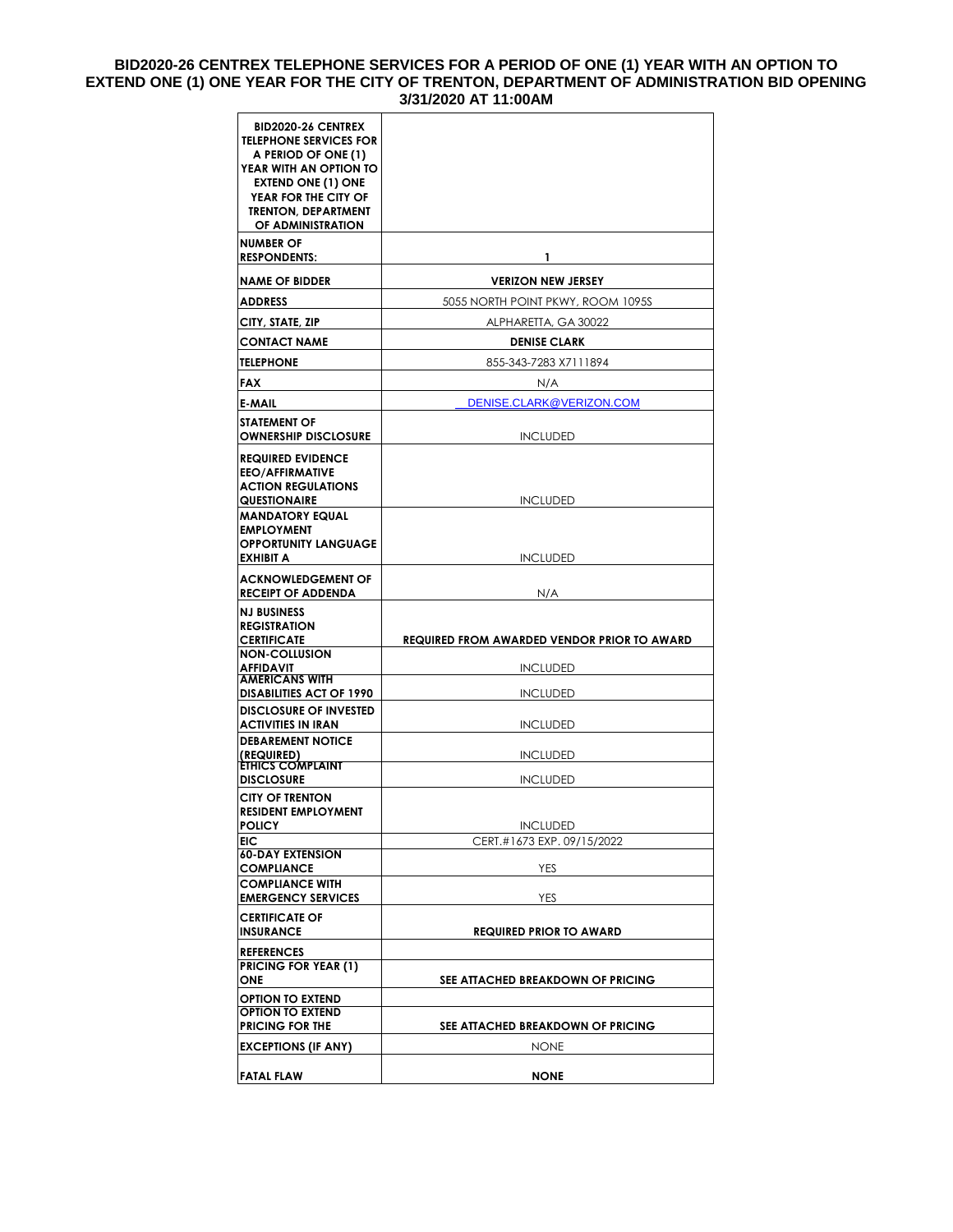# **PROPOSAL PAGE**

#### TO PROVIDE NON-VOICE OVER INTERNET PROTOCOL TELEPHONE SERVICE THROUGH CENTREX OR CENTREX LIKE SERVICE (EQUIVALENT) FOR THE CITY OF TRENTON DEPARTMENT OF ADMINISTRATION FOR A PERIOD OF ONE (1) YEAR WITH THE OPTION TO EXTEND ONE (1) ONE YEAR

MRC - Monthly Recurring Charges

NRC - Non-Recurring Charges

#### PRICING FOR YEAR ONE

| <b>Item</b><br><b>Number</b> | <b>Billing Item Description</b>              | <b>MRC/NRC</b> | <b>Term</b>    | Price per line                                                                                                                                                                             |
|------------------------------|----------------------------------------------|----------------|----------------|--------------------------------------------------------------------------------------------------------------------------------------------------------------------------------------------|
| 1                            | Centrex Line (analog line with PBX features) | <b>MRC</b>     | 1 year<br>term | Level 1: 200-499<br>Lines: \$18.55 per<br>line, \$1.00 per<br>Feature Package 1<br>per line<br>Level 2: 500-999<br>Lines: \$18.30 per<br>line, \$1.00 per<br>Feature Package 1<br>per line |
| 2                            | Centrex Line (analog line with PBX features) | <b>NRC</b>     | 1 year<br>term | Service order<br>charge: \$73.00<br>Visit charge:<br>\$19.18<br>Central office<br>connection charge<br>per line: \$60.00<br>(New installs only)                                            |
|                              |                                              |                |                |                                                                                                                                                                                            |

## OPTION TO EXTEND PRICING FOR the second year

| Item<br><b>Number</b> | <b>Billing Item Description</b>              | <b>MRC/NRC</b> | Term | Price per line |
|-----------------------|----------------------------------------------|----------------|------|----------------|
|                       | Centrex Line (analog line with PBX features) | <b>MRC</b>     |      |                |
|                       | Centrex Line (analog line with PBX features) | <b>NRC</b>     |      |                |
|                       |                                              |                |      |                |